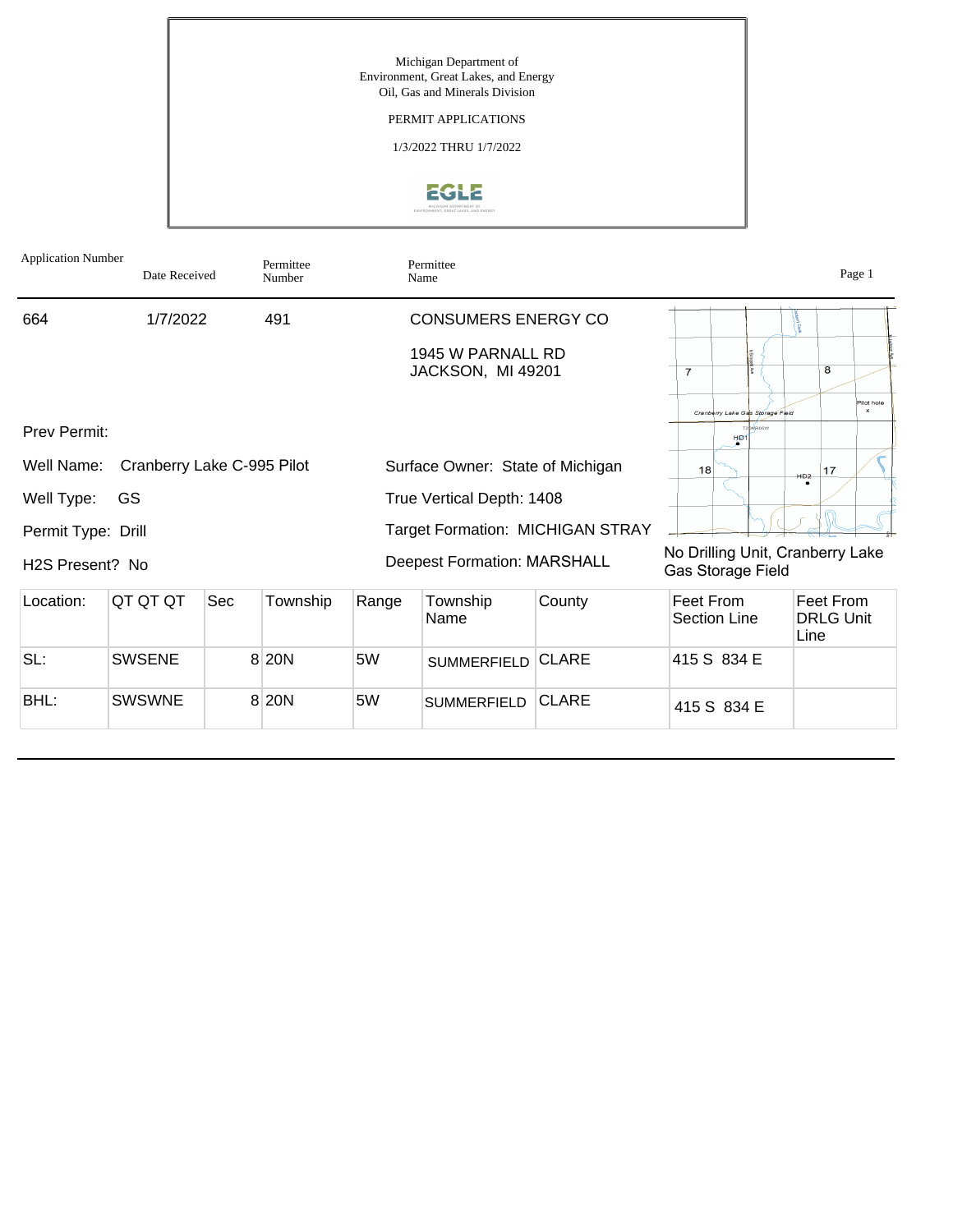

| <b>Application Number</b>                    | Date Received                | Permittee<br>Number | Permittee<br>Name                       |                                  | Page 2       |
|----------------------------------------------|------------------------------|---------------------|-----------------------------------------|----------------------------------|--------------|
| 660                                          | 1/7/2022                     | 491                 | CONSUMERS ENERGY CO                     | 7                                | 8            |
|                                              |                              |                     | 1945 W PARNALL RD<br>JACKSON, MI 49201  | Cranberry Lake Gas Storage Field | $\mathbf{x}$ |
| Prev Permit: APD664 (Re-entry of pilot hole) |                              |                     |                                         | ONROSW<br>H <sub>D</sub>         |              |
|                                              |                              |                     |                                         | 18                               | 17           |
| Well Name:                                   | Cranberry Lake C-995 HD1/HD2 |                     | Surface Owner: State of Michigan        | HD2                              |              |
| <b>GS</b><br>Well Type:                      |                              |                     | True Vertical Depth: 1254 / 1256        |                                  |              |
| Permit Type: Re-entry                        |                              |                     | <b>Target Formation: MICHIGAN STRAY</b> |                                  |              |

H2S Present? No

Deepest Formation: MICHIGAN STRAY

No Drilling Unit, Cranberry Lake Gas Storage Field

| Location<br>HD1: | IQT QT QT     | Sec | Township           | Range | Township<br>Name   | County       | ∣Feet From l<br>Section Line | Feet From<br><b>DRLG Unit</b><br>Line |
|------------------|---------------|-----|--------------------|-------|--------------------|--------------|------------------------------|---------------------------------------|
| SL:              | <b>SWSESE</b> |     | 8 20 N             | 5W    | <b>SUMMERFIELD</b> | <b>CLARE</b> | 415 S 834 E                  |                                       |
| BHL:             | <b>SENENE</b> |     | 18 <sub>20</sub> N | 5W    | <b>SUMMERFIELD</b> | <b>CLARE</b> | 1276 N 272 E                 |                                       |

| Location<br>HD2: | IQT QT QT     | <b>Sec</b> | Township | Range | Township<br>Name   | County       | Feet From<br>Section Line | Feet From<br><b>DRLG Unit</b><br>Line |
|------------------|---------------|------------|----------|-------|--------------------|--------------|---------------------------|---------------------------------------|
| SL:              | <b>SWSESE</b> |            | 8 20N    | 5W    | <b>SUMMERFIELD</b> | <b>CLARE</b> | 415 S 834 E               |                                       |
| BHL:             | <b>NENESW</b> |            | 17 20N   | 5W    | <b>SUMMERFIELD</b> | <b>CLARE</b> | 2361 S 2185 W             |                                       |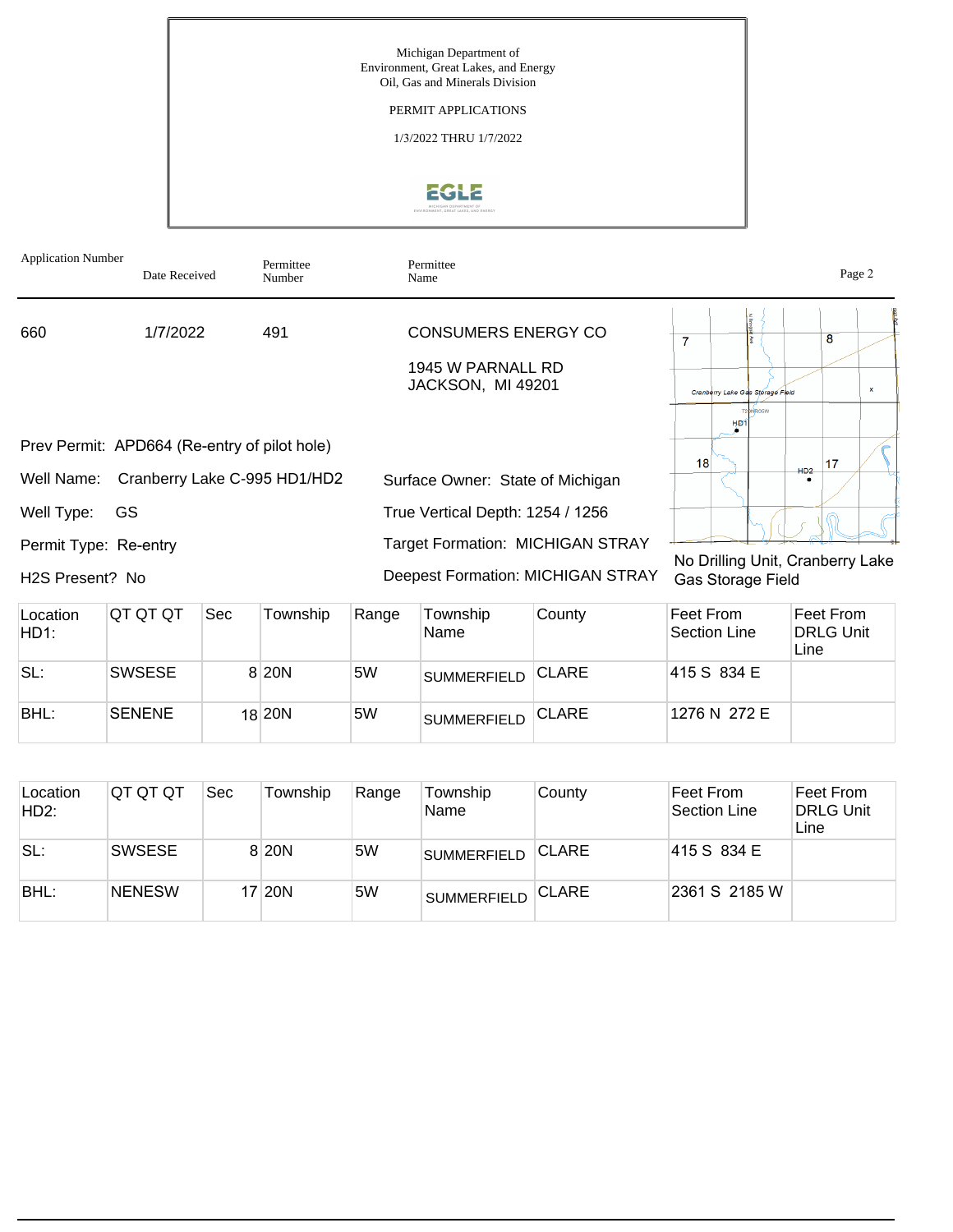Michigan Department of Environment, Great Lakes, and Energy Oil, Gas and Minerals Division PERMIT APPLICATIONS

1/3/2022 THRU 1/7/2022

# **EGLE**

| <b>Application Number</b> | Date Received            |     | Permittee<br>Number |       | Permittee<br>Name                                                    |        |                           |                                                       |       | Page 3                        |   |
|---------------------------|--------------------------|-----|---------------------|-------|----------------------------------------------------------------------|--------|---------------------------|-------------------------------------------------------|-------|-------------------------------|---|
| 661                       | 1/7/2022                 |     | 491                 |       | <b>CONSUMERS ENERGY CO</b><br>1945 W PARNALL RD<br>JACKSON, MI 49201 |        |                           | HD <sub>1</sub>                                       |       |                               |   |
| Prev Permit:              |                          |     |                     |       |                                                                      |        |                           |                                                       |       | 8                             |   |
| Well Name:                | Cranberry Lake C-996 HD1 |     |                     |       | Surface Owner: State of Michigan                                     |        | H <sub>D2</sub>           |                                                       |       |                               |   |
| Well Type:                | GS.                      |     |                     |       | True Vertical Depth: 1274                                            |        |                           | Cranberry Lake Gas Storage Field                      |       |                               | X |
| Permit Type: Drill        |                          |     |                     |       | <b>Target Formation: MICHIGAN STRAY</b>                              |        |                           | T20NR05W                                              |       |                               |   |
| H2S Present? No           |                          |     |                     |       | <b>Deepest Formation: MICHIGAN STRAY</b>                             |        |                           | No Drilling Unit, Cranberry Lake<br>Gas Storage Field |       |                               |   |
| Location:                 | <b>QT QT QT</b>          | Sec | Township            | Range | Township<br>Name                                                     | County | Feet From<br>Section Line |                                                       | l ino | Feet From<br><b>DRLG Unit</b> |   |

|      |               |        |    | Name               |              | Section Line | DRLG Unit<br>Line |
|------|---------------|--------|----|--------------------|--------------|--------------|-------------------|
| SL:  | <b>SWSESE</b> | 8 20 N | 5W | <b>SUMMERFIELD</b> | <b>CLARE</b> | 508 S 833 E  |                   |
| BHL: | <b>NWSWNW</b> | 8 20 N | 5W | <b>SUMMERFIELD</b> | <b>CLARE</b> | 1369 N 85 W  |                   |

Well Name: Cranberry Lake C-996 HD2

Well Type: GS

Permit Type: Re-entry

H2S Present? No

Surface Owner: State of Michigan True Vertical Depth: 1258 Target Formation: MICHIGAN STRAY

# Deepest Formation: MICHIGAN STRAY

| Location: | ∣QT QT QT     | <b>Sec</b> | Township | Range | Township<br>Name   | County        | ∣Feet From l<br>Section Line | Feet From<br><b>DRLG Unit</b><br>Line |
|-----------|---------------|------------|----------|-------|--------------------|---------------|------------------------------|---------------------------------------|
| SL:       | <b>SWSESE</b> |            | 8 20 N   | 5W    | SUMMERFIELD CLARE  |               | 508 S 833 E                  |                                       |
| BHL:      | <b>SWNESE</b> |            | 20N      | 5W    | <b>SUMMERFIELD</b> | <b>ICLARE</b> | 1733 S 1261 E                |                                       |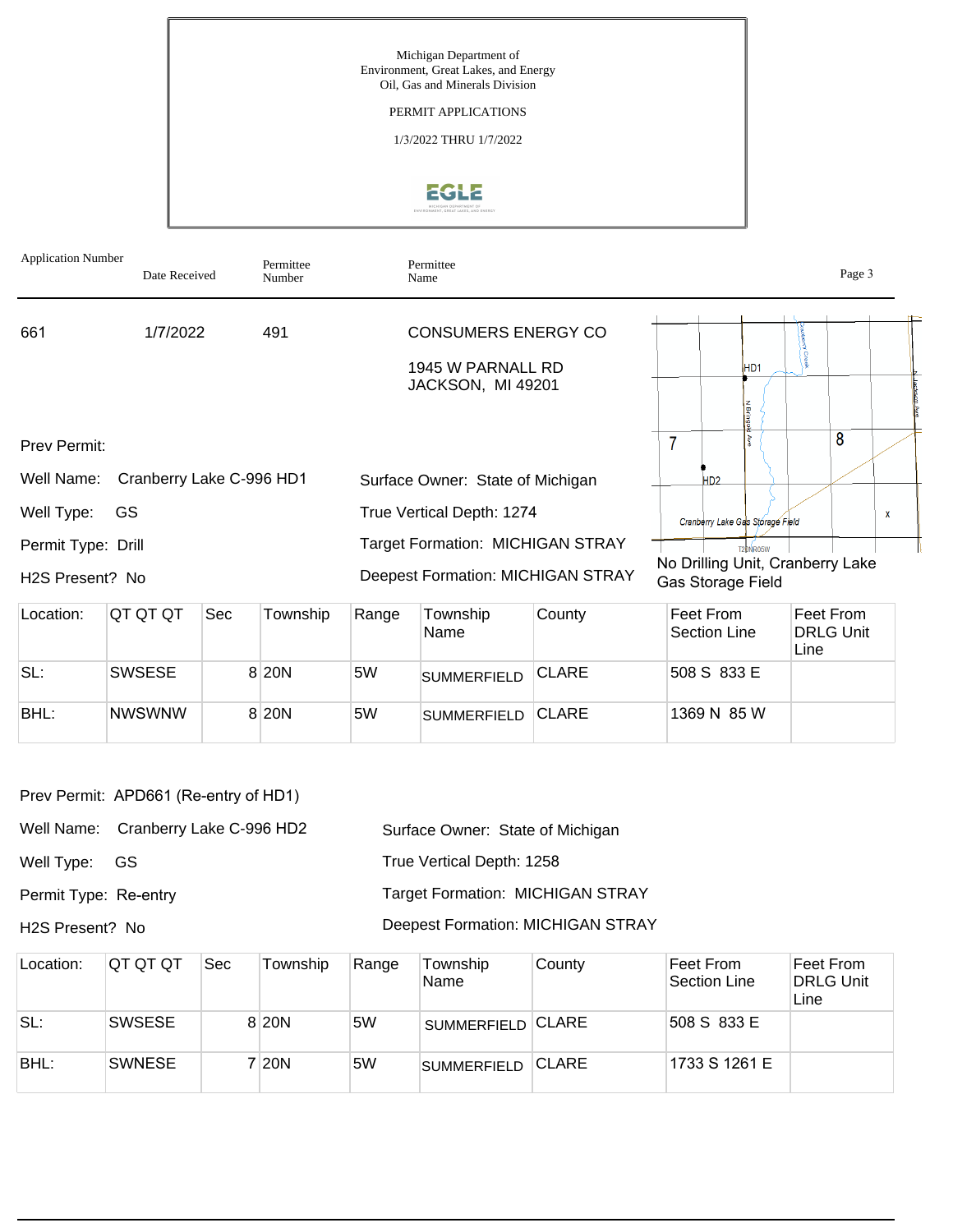Environment, Great Lakes, and Energy

### Oil, Gas and Minerals Division

Updated Permits

1/3/2022 THRU 1/7/2022



Permit Number Permittee Number Permittee Name Page 1

**PLUGGING INSTRUCTIONS ISSUED:**

3838 2545 UNION OIL CO OF CALIFORNIA 2210 W. PINE RIVER RD. BRECKENRIDGE, MI 48615

API Well Number: 21-073-03838-00-00

Well Name: RYCKMAN, HENRIETTA 2

Plug Inst. Issue Date: 1/5/2022

| Location | <b>OT OT OT</b> | <b>Sec Township</b> | Range | Township Name  | County          | Feet From Section<br>Line | <b>Feet From DRLG</b><br>Unit |
|----------|-----------------|---------------------|-------|----------------|-----------------|---------------------------|-------------------------------|
| SL:      | <b>NESENE</b>   | 33 15N              | 16W   | <b>SHERMAN</b> | <b>ISABELLA</b> | 990 S 330 E               |                               |
| BHL:     | <b>NESENE</b>   | 33 15N              | ۱6W   | <b>SHERMAN</b> | <b>ISABELLA</b> |                           |                               |

Comment: App to Re-P&A expires on 1/5/2023

7834 2298

UNION OIL CO OF CALIFORNIA

2210 W. PINE RIVER RD. BRECKENRIDGE, MI 48615

API Well Number: 21-073-07834-00-00

Well Name: EMBREY, ROY J B-6

Plug Inst. Issue Date: 1/5/2022

| Location | <b>OT OT OT</b> | <b>Sec</b> Township | Range | <b>Township Name</b> | Countv          | Feet From Section<br>Line | <b>Feet From DRLG</b><br>Unit |
|----------|-----------------|---------------------|-------|----------------------|-----------------|---------------------------|-------------------------------|
| SL:      | INWSENW         | 3 I 14 N            | .6W   | l BROOMFIELD         | <b>ISABELLA</b> | 990 S 990 E               |                               |
| $IBHL$ : | INWSENW         | 3 I 14 N            | .6W   | l BROOMFIELD-        | <b>ISABELLA</b> |                           |                               |

Comment: App to Re-P&A expires on 1/5/2023

<u>a da da da da</u>

<u>. . . . . . . . . . . . . .</u>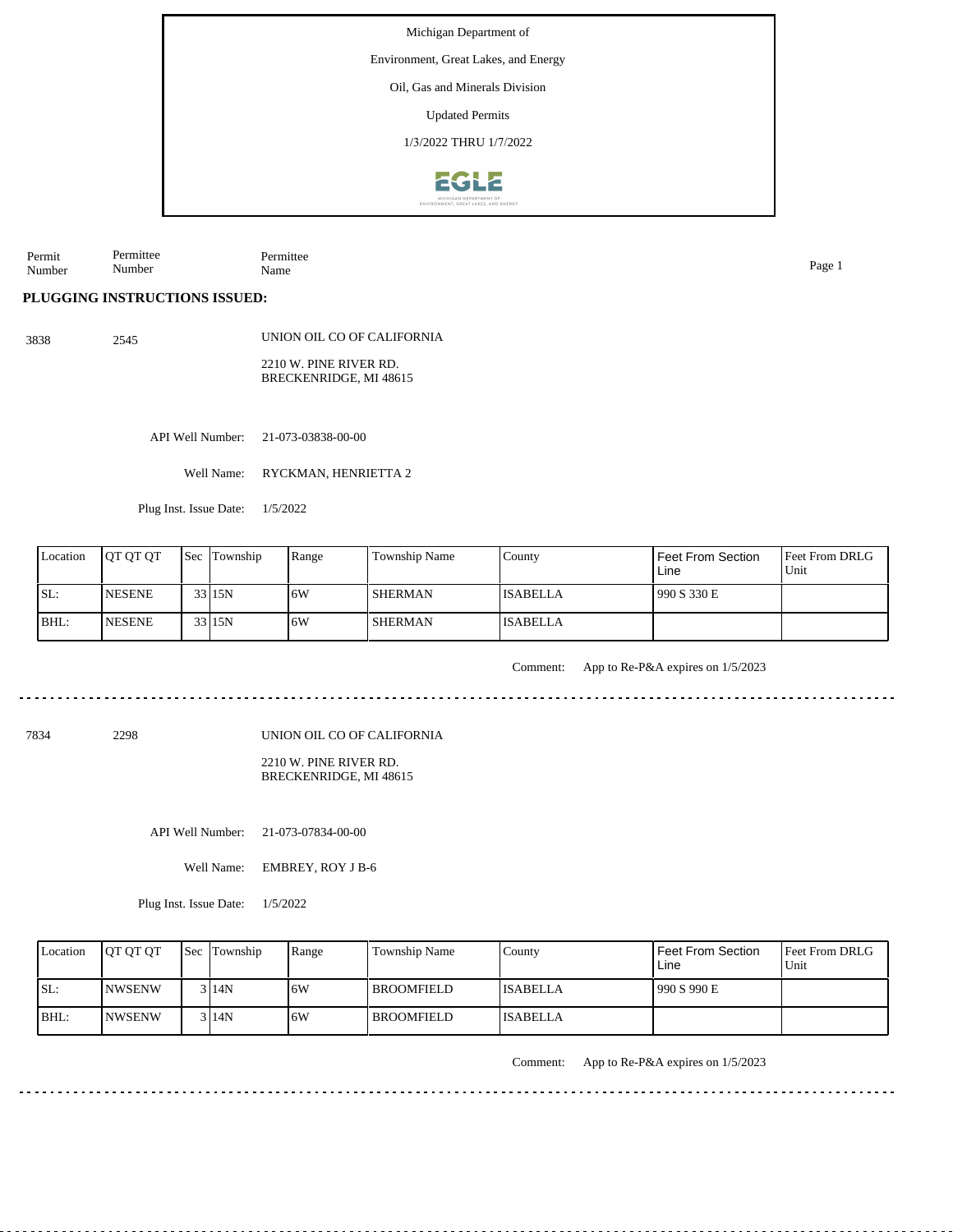Environment, Great Lakes, and Energy

# Oil, Gas and Minerals Division

Updated Permits

1/3/2022 THRU 1/7/2022



Permit Number Permittee Number Permittee Name Page 2

**RECORD OF WELL PLUGGING:**

| 46475 | 6361 | RIVERSIDE ENERGY MICHIGAN LLC<br>10691 EAST CARTER ROAD |
|-------|------|---------------------------------------------------------|
|       |      | SUITE 201                                               |
|       |      | TRAVERSE CITY, MI 49684                                 |

API Well Number: 21-009-46475-00-00

Well Name: STATE MANCELONA I C4-8

Plugging Date: 12/6/2021

| Location | <b>IOT OT OT</b> | <b>Sec</b> Township | Range | <b>Township Name</b> | County         | Feet From Section<br>Line | <b>Feet From DRLG</b><br>Unit |
|----------|------------------|---------------------|-------|----------------------|----------------|---------------------------|-------------------------------|
| SL:      | ISWNESE          | 8 <sub>129N</sub>   | 5W    | <b>MANCELONA</b>     | <b>IANTRIM</b> | 943 N 983 E               |                               |
| BHL:     | <b>SWNESE</b>    | 8 <sub>29N</sub>    | 5W    | MANCELONA            | <b>ANTRIM</b>  |                           |                               |

 $\begin{array}{cccccccccc} \bullet & \bullet & \bullet & \bullet & \bullet & \bullet & \bullet & \bullet \end{array}$ 

47344 6361

RIVERSIDE ENERGY MICHIGAN LLC 10691 EAST CARTER ROAD SUITE 201 TRAVERSE CITY, MI 49684

API Well Number: 21-009-47344-00-00

Well Name: MANCELONA I D3-18

| Location | <b>IOT OT OT</b> | <b>Sec</b> Township | Range | <b>Township Name</b> | County        | <b>Feet From Section</b><br>Line | <b>IFeet From DRLG</b><br>Unit |
|----------|------------------|---------------------|-------|----------------------|---------------|----------------------------------|--------------------------------|
| ISL:     | <b>ISESWSE</b>   | 18 29N              | 5W    | <b>MANCELONA</b>     | <b>ANTRIM</b> | 400 S 990 W                      | 1400 S 330 E                   |
| BHL:     | <b>ISESWSE</b>   | 18 29N              | 5W    | <b>MANCELONA</b>     | <b>ANTRIM</b> |                                  |                                |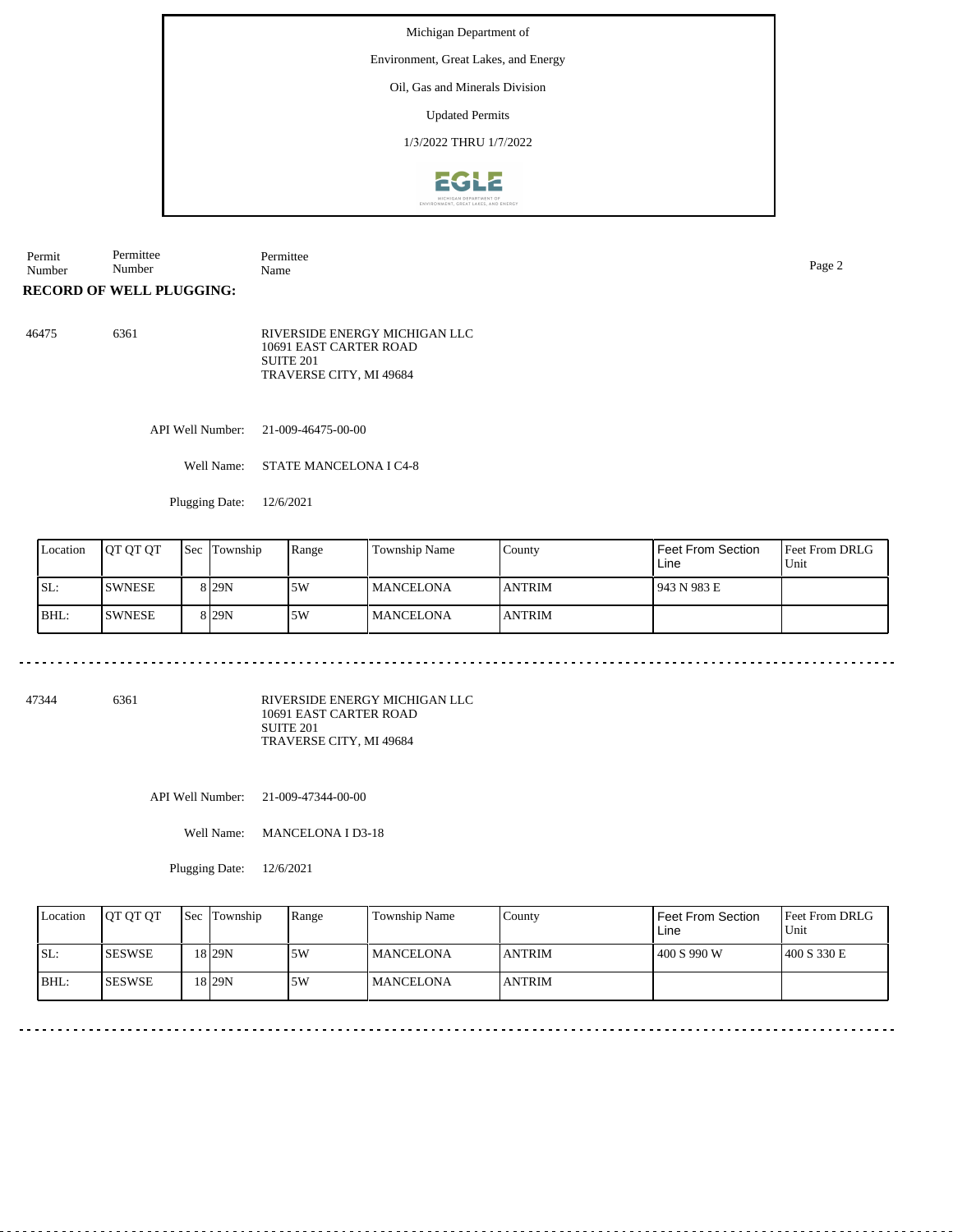Environment, Great Lakes, and Energy

#### Oil, Gas and Minerals Division

Updated Permits

1/3/2022 THRU 1/7/2022



49402 6361 RIVERSIDE ENERGY MICHIGAN LLC 10691 EAST CARTER ROAD SUITE 201 TRAVERSE CITY, MI 49684 Permit Number Permittee Number Permittee Name Page 3

API Well Number: 21-009-49402-00-00

Well Name: LAKES OF THE NORTH A4-10

Plugging Date: 11/11/2021

| Location | IOT OT OT     | <b>Sec</b> | Township          | Range | Township Name    | County        | Feet From Section<br>Line | <b>Feet From DRLG</b><br>Unit |
|----------|---------------|------------|-------------------|-------|------------------|---------------|---------------------------|-------------------------------|
| ISL:     | <b>NENENE</b> |            | 10 <sub>29N</sub> | 5W    | <b>MANCELONA</b> | <b>ANTRIM</b> | 340 N 625 E               | 1340 N 625 E                  |
| BHL:     | <b>NENENE</b> |            | 10 <sub>29N</sub> | 5W    | <b>MANCELONA</b> | <b>ANTRIM</b> |                           |                               |

50035 6361

RIVERSIDE ENERGY MICHIGAN LLC 10691 EAST CARTER ROAD SUITE 201 TRAVERSE CITY, MI 49684

API Well Number: 21-009-50035-00-00

Well Name: LAKES OF THE NORTH A4-9

| Location | <b>OT OT OT</b> | <b>Sec</b> Township | Range | Township Name     | County         | Feet From Section<br>Line | Feet From DRLG<br>Unit |
|----------|-----------------|---------------------|-------|-------------------|----------------|---------------------------|------------------------|
| ISL:     | <b>SENENE</b>   | 9 <sub>29N</sub>    | 5W    | <b>IMANCELONA</b> | <b>LANTRIM</b> | 964 N 490 E               | 1332 S 490 E           |
| BHL:     | <b>ISENENE</b>  | 9 <sub>29N</sub>    | .5W   | <b>IMANCELONA</b> | <b>JANTRIM</b> |                           |                        |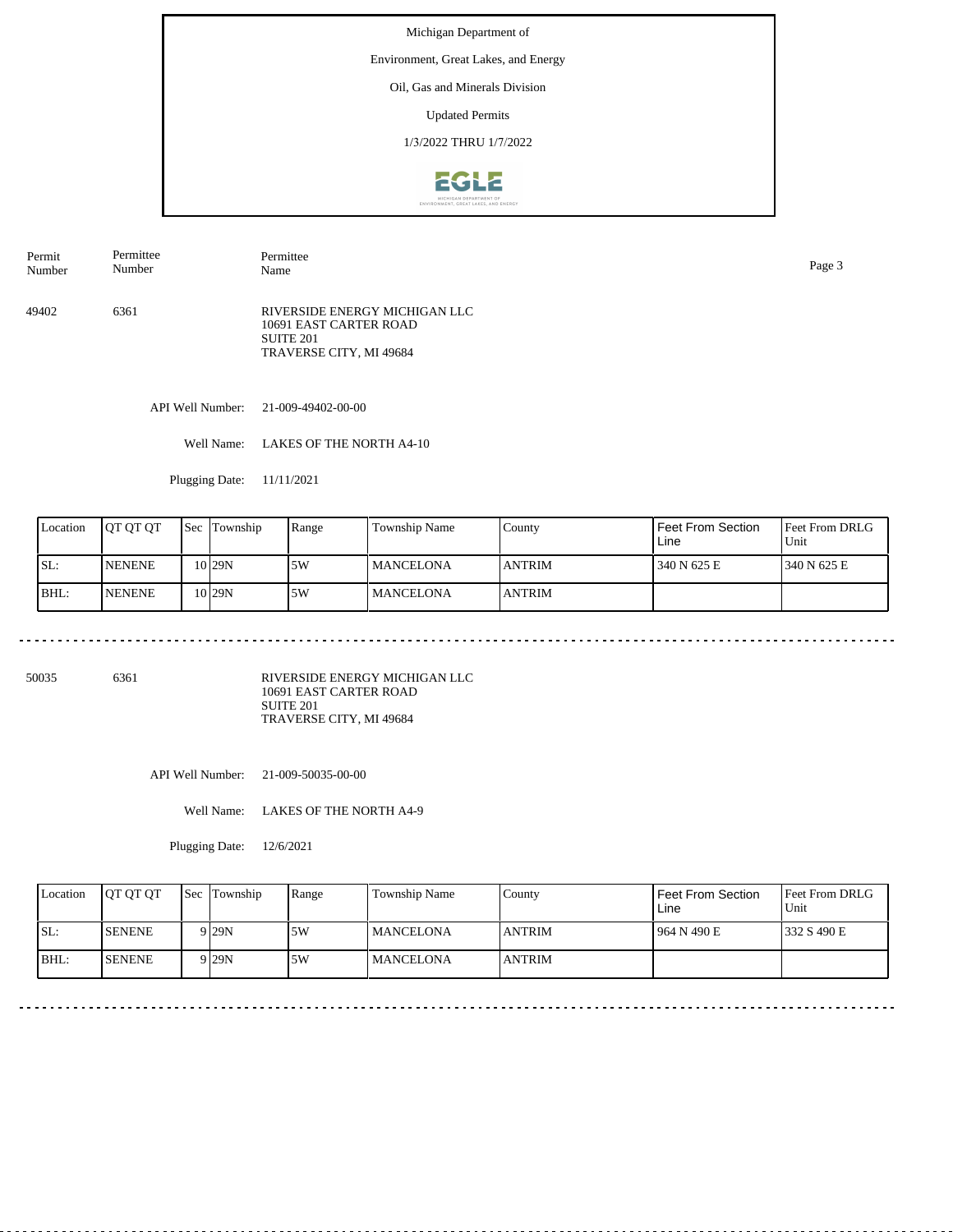Environment, Great Lakes, and Energy

# Oil, Gas and Minerals Division

Updated Permits

1/3/2022 THRU 1/7/2022



52990 6361 RIVERSIDE ENERGY MICHIGAN LLC 10691 EAST CARTER ROAD SUITE 201 TRAVERSE CITY, MI 49684 Permit Number Permittee Number Permittee Name Page 4

API Well Number: 21-137-52990-00-00

Well Name: WILLIAMS D3-29

Plugging Date: 12/13/2021

| Location | <b>JOT OT OT</b> | <b>Sec Township</b> | Range | <b>Township Name</b> | County         | Feet From Section<br>Line | <b>IFeet From DRLG</b><br>Unit |
|----------|------------------|---------------------|-------|----------------------|----------------|---------------------------|--------------------------------|
| SL:      | <b>NESWSE</b>    | 29 <sub>32N</sub>   | 3W    | I CORWITH            | <b>IOTSEGO</b> | 1989 S 950 W              | 989 S 370 E                    |
| BHL:     | <b>NESWSE</b>    | 29 <sub>32N</sub>   | 3W    | l CORWITH            | IOTSEGO        |                           |                                |

53082 6361

RIVERSIDE ENERGY MICHIGAN LLC 10691 EAST CARTER ROAD SUITE 201 TRAVERSE CITY, MI 49684

API Well Number: 21-137-53082-00-00

Well Name: STATE CORWITH C2-29

| Location | <b>IOT OT OT</b> | <b>Sec</b> Township | Range | Township Name  | Countv         | Feet From Section<br>Line | <b>Feet From DRLG</b><br>Unit |
|----------|------------------|---------------------|-------|----------------|----------------|---------------------------|-------------------------------|
| ISL:     | <b>ISWNESW</b>   | 29 <sub>32N</sub>   | 3W    | <b>CORWITH</b> | <b>IOTSEGO</b> | 852 N 1173 E              | 1475 S 1173 E                 |
| BHL:     | <b>ISWNESW</b>   | 29 <sub>32N</sub>   | 3W    | <b>CORWITH</b> | <b>IOTSEGO</b> |                           |                               |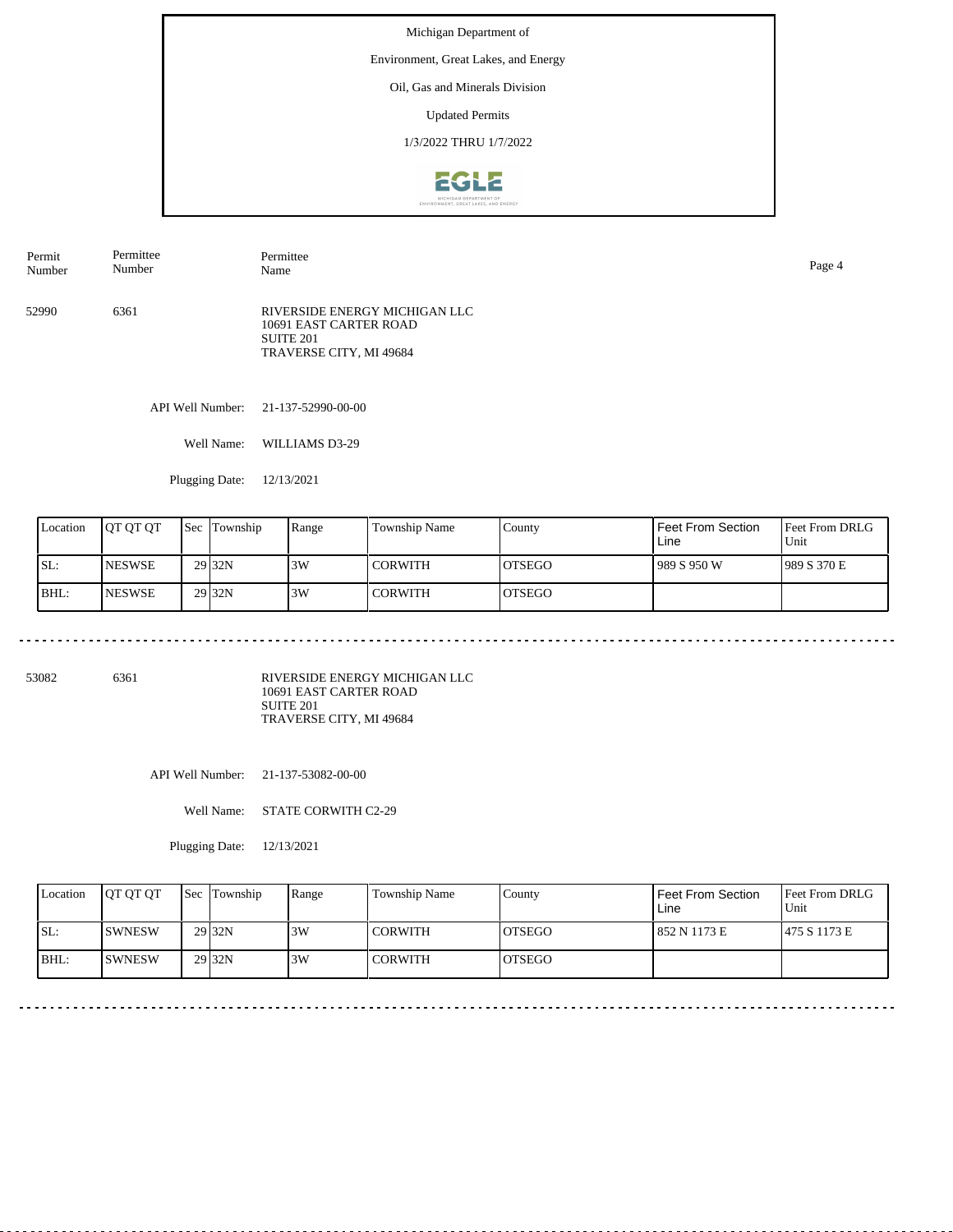Environment, Great Lakes, and Energy

# Oil, Gas and Minerals Division

Updated Permits

1/3/2022 THRU 1/7/2022



53193 6361 RIVERSIDE ENERGY MICHIGAN LLC 10691 EAST CARTER ROAD SUITE 201 TRAVERSE CITY, MI 49684 Permit Number Permittee Number Permittee Name Page 5

API Well Number: 21-137-53193-00-00

Well Name: STATE CORWITH C4-29

Plugging Date: 12/13/2021

| Location | <b>IOT OT OT</b> | <b>Sec Township</b> | Range | <b>Township Name</b> | County         | Feet From Section<br>Line | <b>Feet From DRLG</b><br>Unit |
|----------|------------------|---------------------|-------|----------------------|----------------|---------------------------|-------------------------------|
| ISL:     | <b>SWNESE</b>    | 29 <sub>32N</sub>   | 3W    | l CORWITH            | <b>IOTSEGO</b> | 796 N 660 E               | 1540 S 650 W                  |
| BHL:     | <b>ISWNESE</b>   | 29 <sub>32N</sub>   | 3W    | l CORWITH            | <b>IOTSEGO</b> |                           |                               |

53231 6361

RIVERSIDE ENERGY MICHIGAN LLC 10691 EAST CARTER ROAD SUITE 201 TRAVERSE CITY, MI 49684

API Well Number: 21-137-53231-00-00

Well Name: GULDA B1-29

| Location | <b>IOT OT OT</b> | <b>Sec</b> Township | Range | Township Name  | Countv         | Feet From Section<br>Line | <b>Feet From DRLG</b><br>Unit |
|----------|------------------|---------------------|-------|----------------|----------------|---------------------------|-------------------------------|
| ISL:     | <b>ISESWNW</b>   | 29 <sub>32N</sub>   | 3W    | <b>CORWITH</b> | <b>IOTSEGO</b> | 650 S 820 W               | 1650 S 500 E                  |
| BHL:     | <b>ISESWNW</b>   | 29 <sub>32N</sub>   | 3W    | <b>CORWITH</b> | <b>IOTSEGO</b> |                           |                               |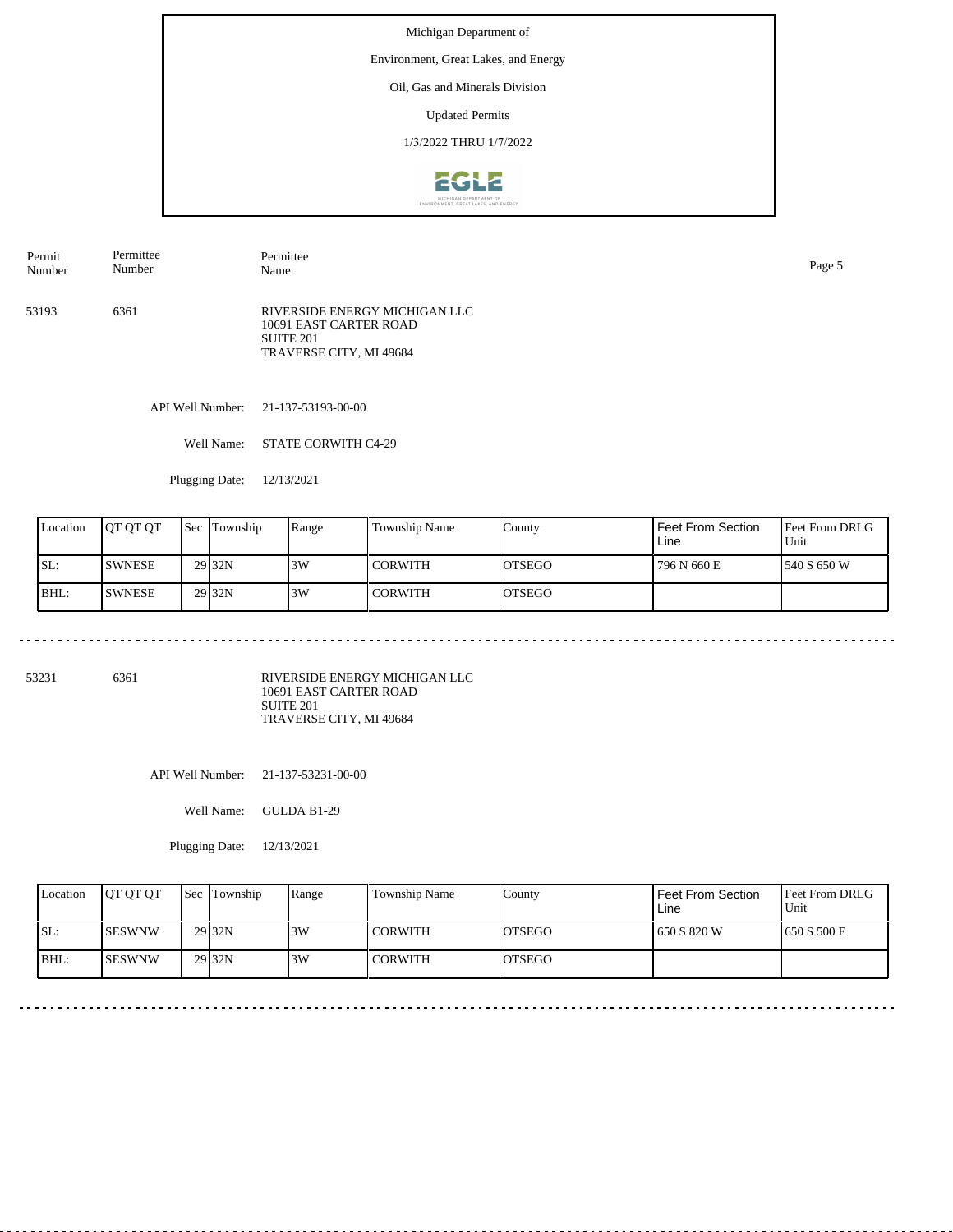Environment, Great Lakes, and Energy

# Oil, Gas and Minerals Division

Updated Permits

1/3/2022 THRU 1/7/2022



53343 6361 RIVERSIDE ENERGY MICHIGAN LLC 10691 EAST CARTER ROAD SUITE 201 TRAVERSE CITY, MI 49684 Permit Number Permittee Number Permittee Name Page 6

API Well Number: 21-137-53343-00-00

Well Name: STATE CORWITH & OLLILA B3-30

Plugging Date: 12/13/2021

| Location | IOT OT OT      | <b>Sec Township</b> | Range | Township Name | County         | Feet From Section<br>Line | <b>Feet From DRLG</b><br>Unit |
|----------|----------------|---------------------|-------|---------------|----------------|---------------------------|-------------------------------|
| ISL:     | <b>ISWSWNE</b> | 30 <sub>32N</sub>   | 3W    | l CORWITH     | IOTSEGO        | 2060 N 2236 E             | 1580 S 916 E                  |
| BHL:     | ISWSWNE        | 30 <sub>32N</sub>   | 3W    | l CORWITH     | <b>IOTSEGO</b> |                           |                               |

53344 6361

RIVERSIDE ENERGY MICHIGAN LLC 10691 EAST CARTER ROAD SUITE 201 TRAVERSE CITY, MI 49684

API Well Number: 21-137-53344-00-00

Well Name: STATE CORWITH & SOVA A2-30

| Location | <b>OT OT OT</b> | Sec Township        | Range | Township Name  | County         | <b>Feet From Section</b><br>Line | Feet From DRLG<br>Unit |
|----------|-----------------|---------------------|-------|----------------|----------------|----------------------------------|------------------------|
| ISL:     | <b>INWNENW</b>  | $30\overline{)32N}$ | 3W    | <b>CORWITH</b> | IOTSEGO        | 582 N 1850 W                     | 1582 N 790 E           |
| BHL:     | <b>INWNENW</b>  | $30\overline{)32N}$ | 3W    | <b>CORWITH</b> | <b>IOTSEGO</b> |                                  |                        |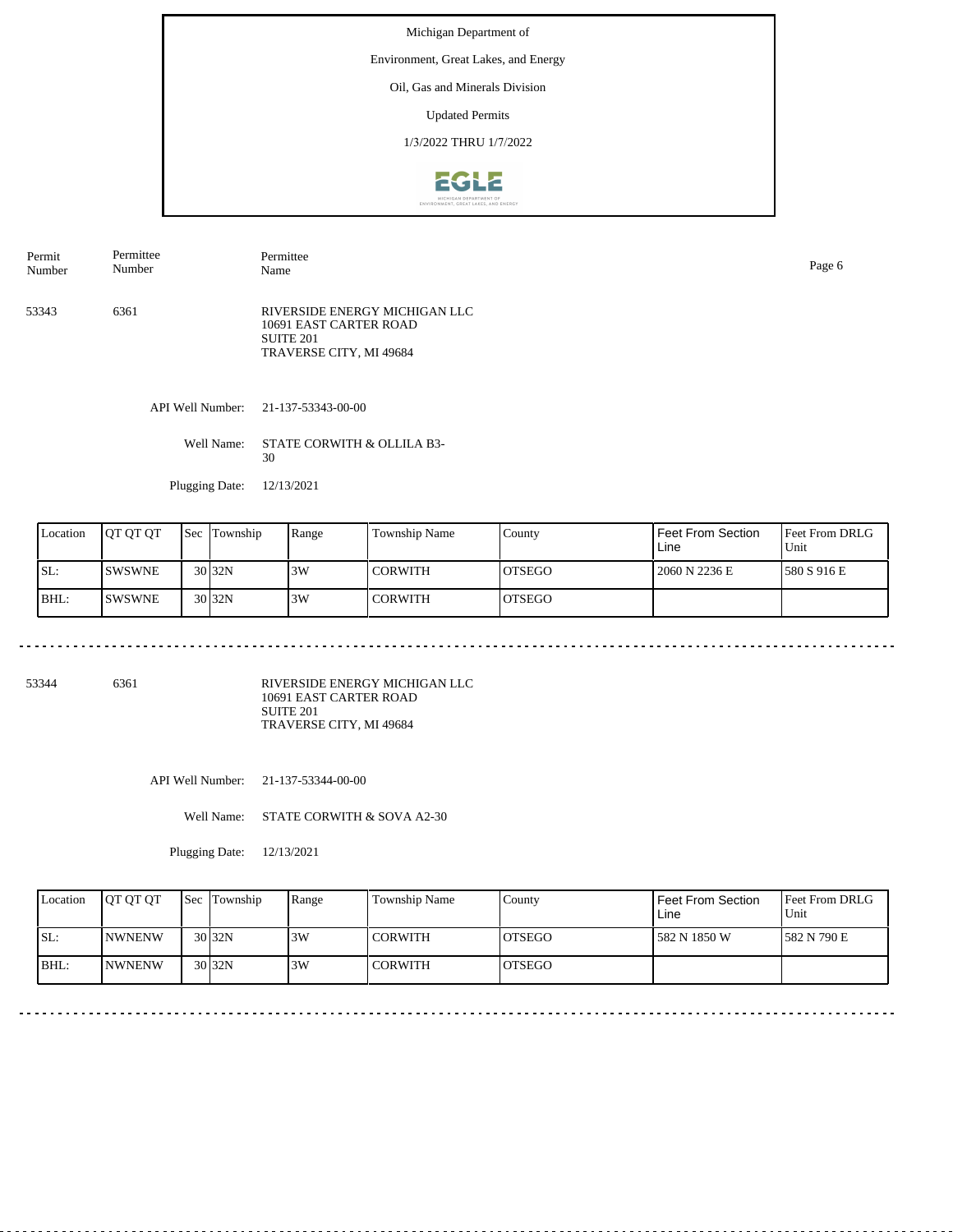Environment, Great Lakes, and Energy

# Oil, Gas and Minerals Division

Updated Permits

1/3/2022 THRU 1/7/2022



55181 7772 LAMBDA ENERGY RESOURCES LLC 12012 Wickchester Suite 300 Permit Number Permittee Number Permittee Name Page 7

API Well Number: 21-101-55181-00-00

Well Name: JOHNSON & HILLIARD D4-26

Houston, TX 77079 USA

Plugging Date: 12/20/2021

| Location | <b>OT OT OT</b> | <b>Sec</b> | Township            | Range | Township Name | County          | Feet From Section<br>Line | <b>Feet From DRLG</b><br>Unit |
|----------|-----------------|------------|---------------------|-------|---------------|-----------------|---------------------------|-------------------------------|
| ISL:     | <b>INWSESE</b>  |            | $26$ <sub>23N</sub> | 15W   | I BEAR LAKE   | <b>MANISTEE</b> | 862 S 885 E               | 1453 N 885 E                  |
| BHL:     | <b>NWSESE</b>   |            | $26$ <sub>23N</sub> | 15W   | I BEAR LAKE   | <b>MANISTEE</b> |                           |                               |

55182 7772

LAMBDA ENERGY RESOURCES LLC 12012 Wickchester Suite 300 Houston, TX 77079 USA

API Well Number: 21-101-55182-00-00

Well Name: SEDLAR ET AL C3-26

| Location | <b>IOT OT OT</b> | Sec Township        | Range | Township Name    | County          | Feet From Section<br>Line | <b>Feet From DRLG</b><br>Unit |
|----------|------------------|---------------------|-------|------------------|-----------------|---------------------------|-------------------------------|
| ISL:     | <b>INENWSE</b>   | $26$ <sub>23N</sub> | 15W   | <b>BEAR LAKE</b> | <b>MANISTEE</b> | 2004 S 1580 E             | 1625 N 1129 W                 |
| BHL:     | <b>INENWSE</b>   | $26$ <sub>23N</sub> | 15W   | BEAR LAKE        | <b>MANISTEE</b> |                           |                               |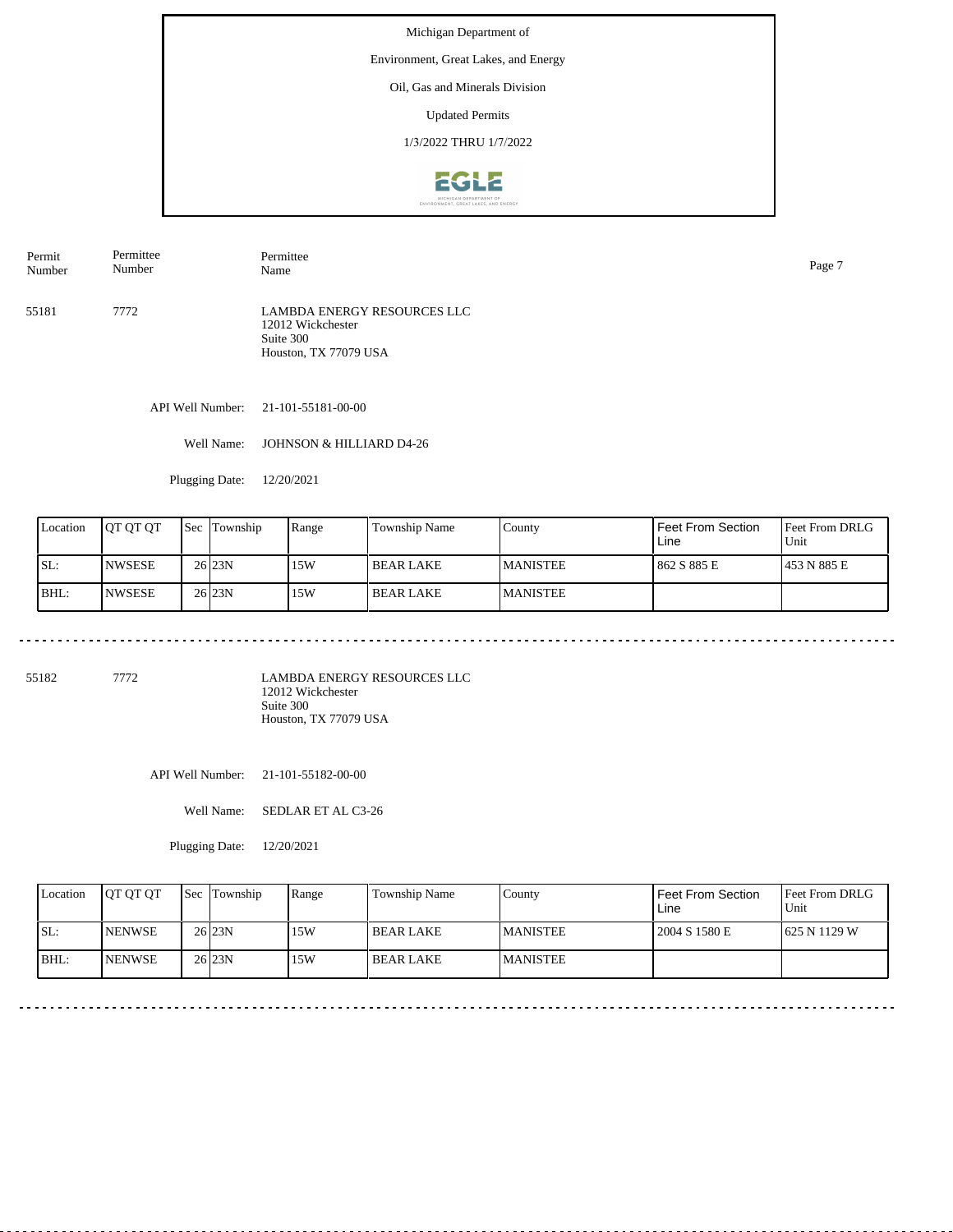Environment, Great Lakes, and Energy

# Oil, Gas and Minerals Division

Updated Permits

1/3/2022 THRU 1/7/2022



Permit Number Permittee Number Permittee Name Page 8

55505 7772 LAMBDA ENERGY RESOURCES LLC 12012 Wickchester Suite 300 Houston, TX 77079 USA

API Well Number: 21-101-55505-00-00

Well Name: STATE SPRINGDALE C4-25

Plugging Date: 12/9/2021

| Location | IOT OT OT     | <b>Sec</b> | Township            | Range | Township Name     | County           | Feet From Section<br>Line | <b>Feet From DRLG</b><br>Unit |
|----------|---------------|------------|---------------------|-------|-------------------|------------------|---------------------------|-------------------------------|
| ISL:     | <b>SWNESE</b> |            | 25 24N              | 14W   | <b>SPRINGDALE</b> | <b>IMANISTEE</b> | 1900 N 900 E              | 1900 N 425 W                  |
| BHL:     | <b>SWNESE</b> |            | $25$ <sub>24N</sub> | 14W   | <b>SPRINGDALE</b> | <b>MANISTEE</b>  |                           |                               |

55570 7772

LAMBDA ENERGY RESOURCES LLC 12012 Wickchester Suite 300 Houston, TX 77079 USA

API Well Number: 21-101-55570-00-00

Well Name: STATE SPRINGDALE A3-36

| Location | <b>IOT OT OT</b> | <b>Sec</b> Township | Range | Township Name     | County          | Feet From Section<br>Line | Feet From DRLG<br>Unit |
|----------|------------------|---------------------|-------|-------------------|-----------------|---------------------------|------------------------|
| SL:      | <b>ISWNWNE</b>   | 36 24N              | 14W   | <b>SPRINGDALE</b> | <b>MANISTEE</b> | 1014 N 2225 E             | 1014 N 422 W           |
| $ BHL$ : | <b>ISWNWNE</b>   | $36$  24N           | 14W   | <b>SPRINGDALE</b> | <b>MANISTEE</b> |                           |                        |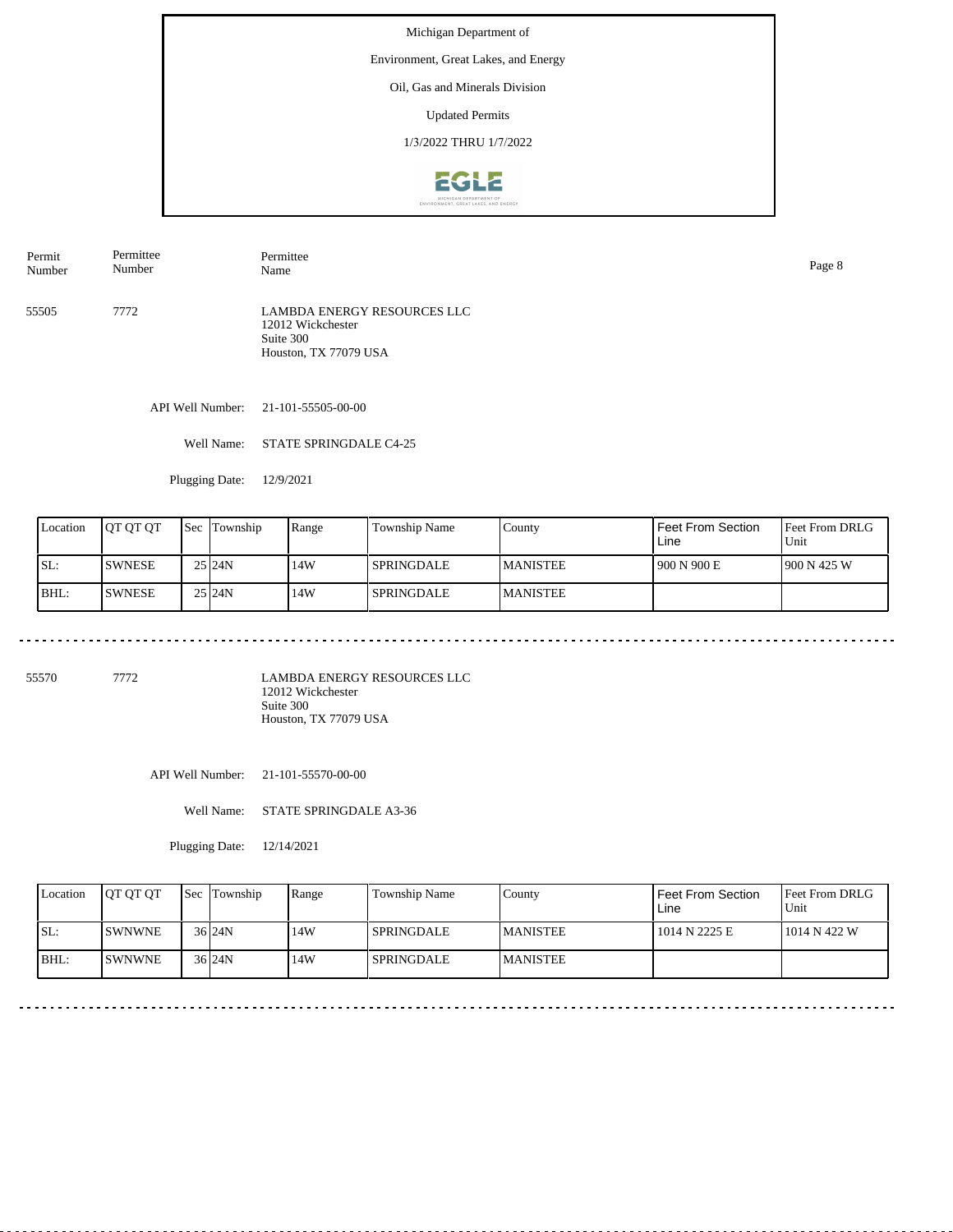Environment, Great Lakes, and Energy

# Oil, Gas and Minerals Division

Updated Permits

1/3/2022 THRU 1/7/2022



56344 7772 LAMBDA ENERGY RESOURCES LLC 12012 Wickchester Permit Number Permittee Number Permittee Name Page 9

Suite 300 Houston, TX 77079 USA

API Well Number: 21-101-56344-00-00

Well Name: STATE CLEON C1-30

Plugging Date: 12/1/2021

| Location | <b>JOT OT OT</b> | <b>Sec</b> | Township    | Range | Township Name | County           | Feet From Section<br>Line | <b>Feet From DRLG</b><br>Unit |
|----------|------------------|------------|-------------|-------|---------------|------------------|---------------------------|-------------------------------|
| ISL:     | <b>SENWSW</b>    |            | $30\,$  24N | 13W   | <b>CLEON</b>  | <b>IMANISTEE</b> | 1963 S 1203 W             |                               |
| BHL:     | <b>SENWSW</b>    |            | $30\,$  24N | 13W   | <b>CLEON</b>  | <b>MANISTEE</b>  |                           |                               |

56348 7772

LAMBDA ENERGY RESOURCES LLC 12012 Wickchester Suite 300 Houston, TX 77079 USA

API Well Number: 21-101-56348-00-00

Well Name: STATE SPRINGDALE B3-25

| Location | <b>IOT OT OT</b> | <b>Sec</b> Township | Range | Township Name     | County           | Feet From Section<br>Line | <b>Feet From DRLG</b><br>Unit |
|----------|------------------|---------------------|-------|-------------------|------------------|---------------------------|-------------------------------|
| SL:      | <b>ISWSWNE</b>   | 25 24N              | 14W   | <b>SPRINGDALE</b> | <b>IMANISTEE</b> | 2300 N 2319 E             |                               |
| $ BHL$ : | <b>ISWSWNE</b>   | 25 24N              | 14W   | <b>SPRINGDALE</b> | <b>MANISTEE</b>  |                           |                               |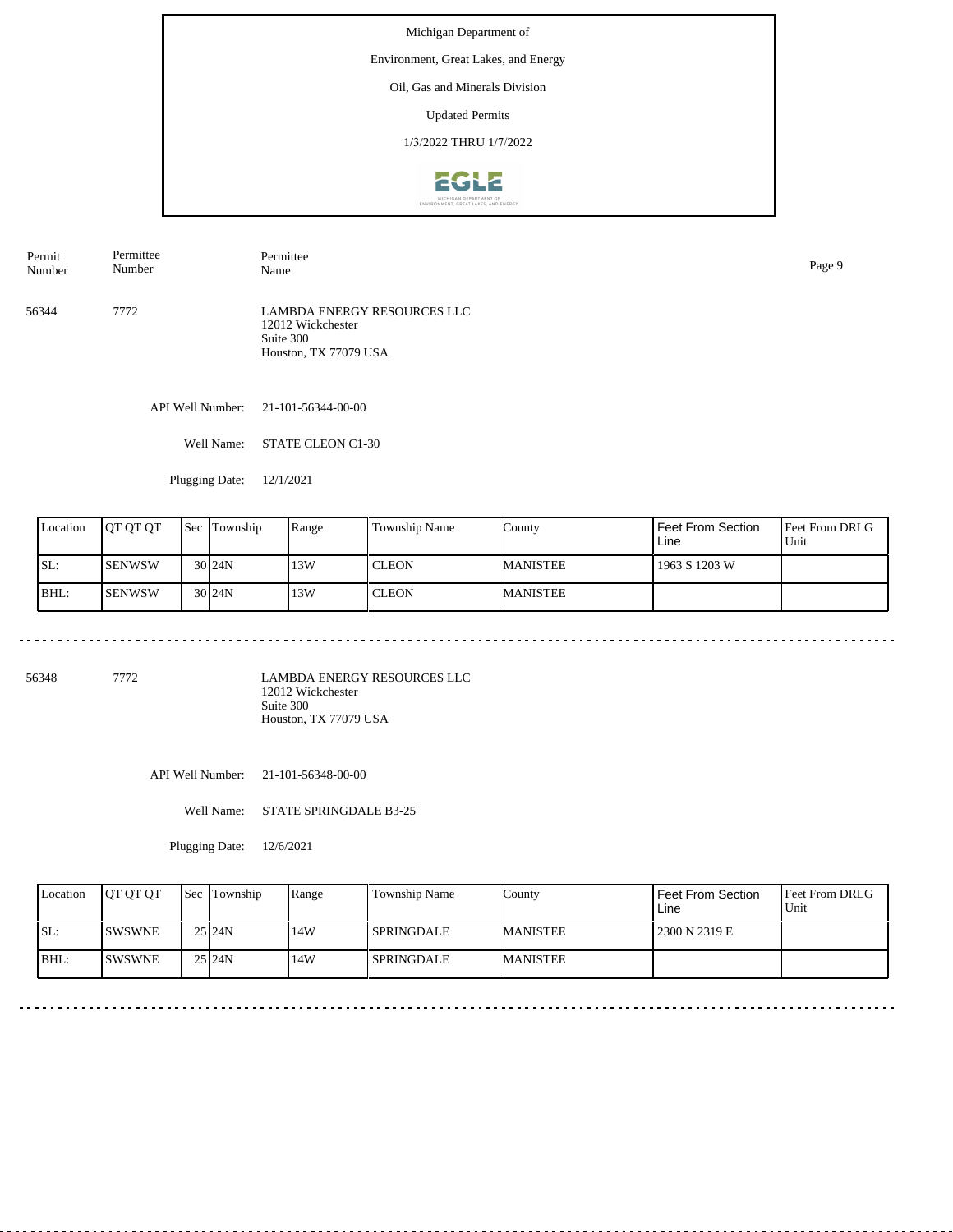Environment, Great Lakes, and Energy

# Oil, Gas and Minerals Division

Updated Permits

1/3/2022 THRU 1/7/2022



56349 7772 Permit Number Permittee Number Permittee Name Page 10

LAMBDA ENERGY RESOURCES LLC 12012 Wickchester Suite 300 Houston, TX 77079 USA

API Well Number: 21-101-56349-00-00

Well Name: STATE SPRINGDALE C2-25

Plugging Date: 12/14/2021

| Location | IOT OT OT      | <b>Sec</b> | Township            | Range | Township Name     | County           | Feet From Section<br>Line | <b>Feet From DRLG</b><br>Unit |
|----------|----------------|------------|---------------------|-------|-------------------|------------------|---------------------------|-------------------------------|
| ISL:     | <b>INWNESW</b> |            | $25$ <sub>24N</sub> | 14W   | <b>SPRINGDALE</b> | <b>IMANISTEE</b> | 2144 S 1795 W             |                               |
| BHL:     | <b>NWNESW</b>  |            | $25$ <sub>24N</sub> | 14W   | SPRINGDALE        | <b>MANISTEE</b>  |                           |                               |

56350 7772

LAMBDA ENERGY RESOURCES LLC 12012 Wickchester Suite 300 Houston, TX 77079 USA

API Well Number: 21-101-56350-00-00

Well Name: STATE SPRINGDALE C3-25

| Location | <b>IOT OT OT</b> | <b>Sec</b> Township | Range | Township Name     | County          | Feet From Section<br>Line | <b>Feet From DRLG</b><br>Unit |
|----------|------------------|---------------------|-------|-------------------|-----------------|---------------------------|-------------------------------|
| SL:      | <b>ISWNWSE</b>   | 25 24N              | 14W   | <b>SPRINGDALE</b> | <b>MANISTEE</b> | 1526 S 2235 E             |                               |
| $ BHL$ : | <b>ISWNWSE</b>   | 25 24N              | 14W   | <b>SPRINGDALE</b> | <b>MANISTEE</b> |                           |                               |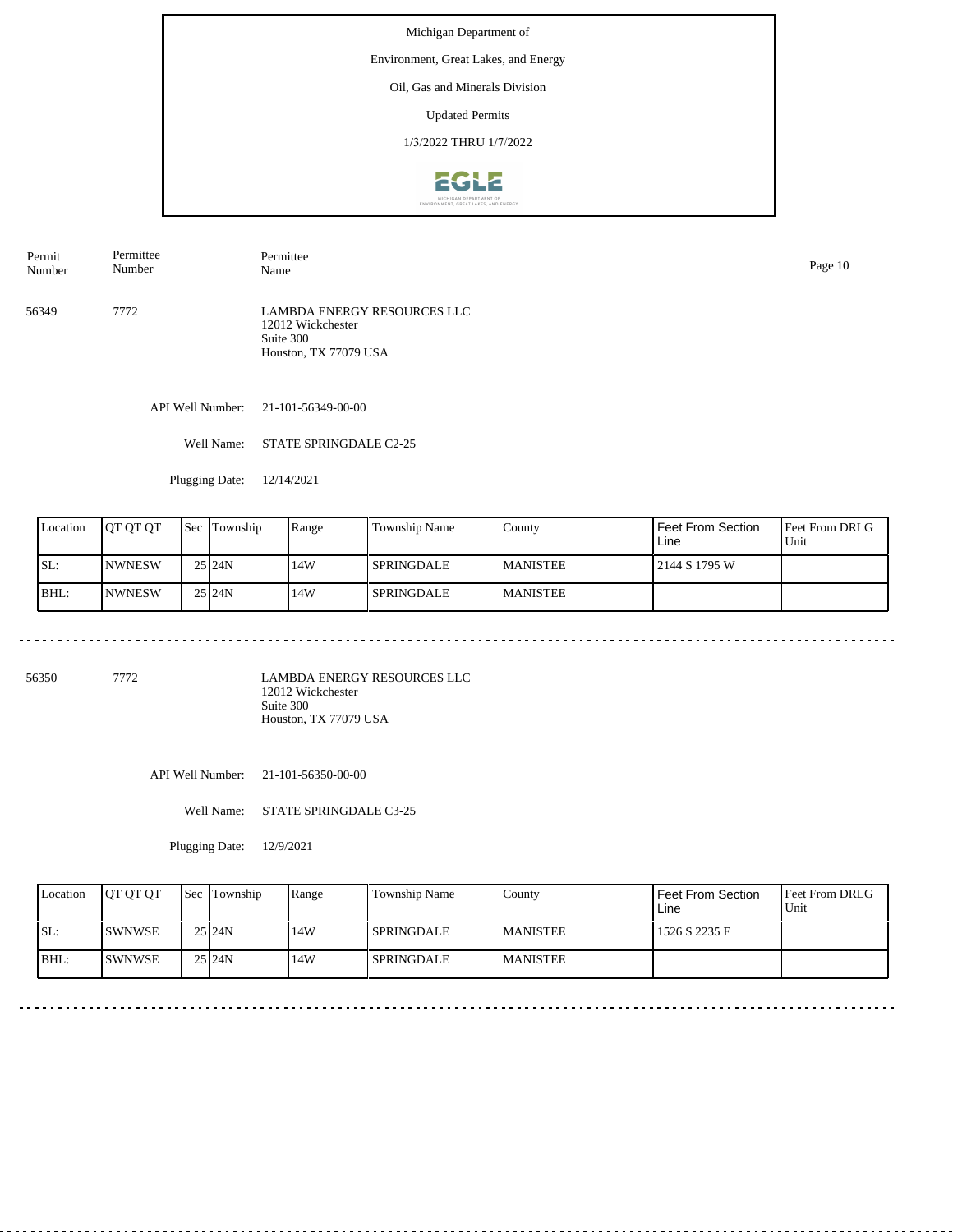Environment, Great Lakes, and Energy

#### Oil, Gas and Minerals Division

Updated Permits

1/3/2022 THRU 1/7/2022



56351 7772 LAMBDA ENERGY RESOURCES LLC Permit Number Permittee Number Permittee Name Page 11

12012 Wickchester Suite 300 Houston, TX 77079 USA

API Well Number: 21-101-56351-00-00

Well Name: STATE SPRINGDALE D1-25

Plugging Date: 12/21/2021

| Location | IOT OT OT     | <b>Sec</b> | Township            | Range | Township Name     | County           | Feet From Section<br>Line | <b>Feet From DRLG</b><br>Unit |
|----------|---------------|------------|---------------------|-------|-------------------|------------------|---------------------------|-------------------------------|
| ISL:     | ISESWSW       |            | $25$ <sub>24N</sub> | 14W   | <b>SPRINGDALE</b> | <b>IMANISTEE</b> | 1610 S 679 W              |                               |
| BHL:     | <b>SESWSW</b> |            | $25$ <sub>24N</sub> | 14W   | SPRINGDALE        | <b>MANISTEE</b>  |                           |                               |

57024 6361

RIVERSIDE ENERGY MICHIGAN LLC 10691 EAST CARTER ROAD SUITE 201 TRAVERSE CITY, MI 49684

API Well Number: 21-009-57024-00-00

Well Name: STATE MANCELONA B4-12

| Location | <b>OT OT OT</b> | Sec Township       | Range | Township Name     | County         | Feet From Section<br>Line | <b>Feet From DRLG</b><br>Unit |
|----------|-----------------|--------------------|-------|-------------------|----------------|---------------------------|-------------------------------|
| ISL:     | <b>INWSENE</b>  | 12 <sub>129N</sub> | .6W   | <b>IMANCELONA</b> | <b>JANTRIM</b> | 1372 N 859 E              | 1256 S 451 W                  |
| BHL:     | <b>INWSENE</b>  | 12 <sub>29N</sub>  | 6W    | <b>IMANCELONA</b> | <b>LANTRIM</b> |                           |                               |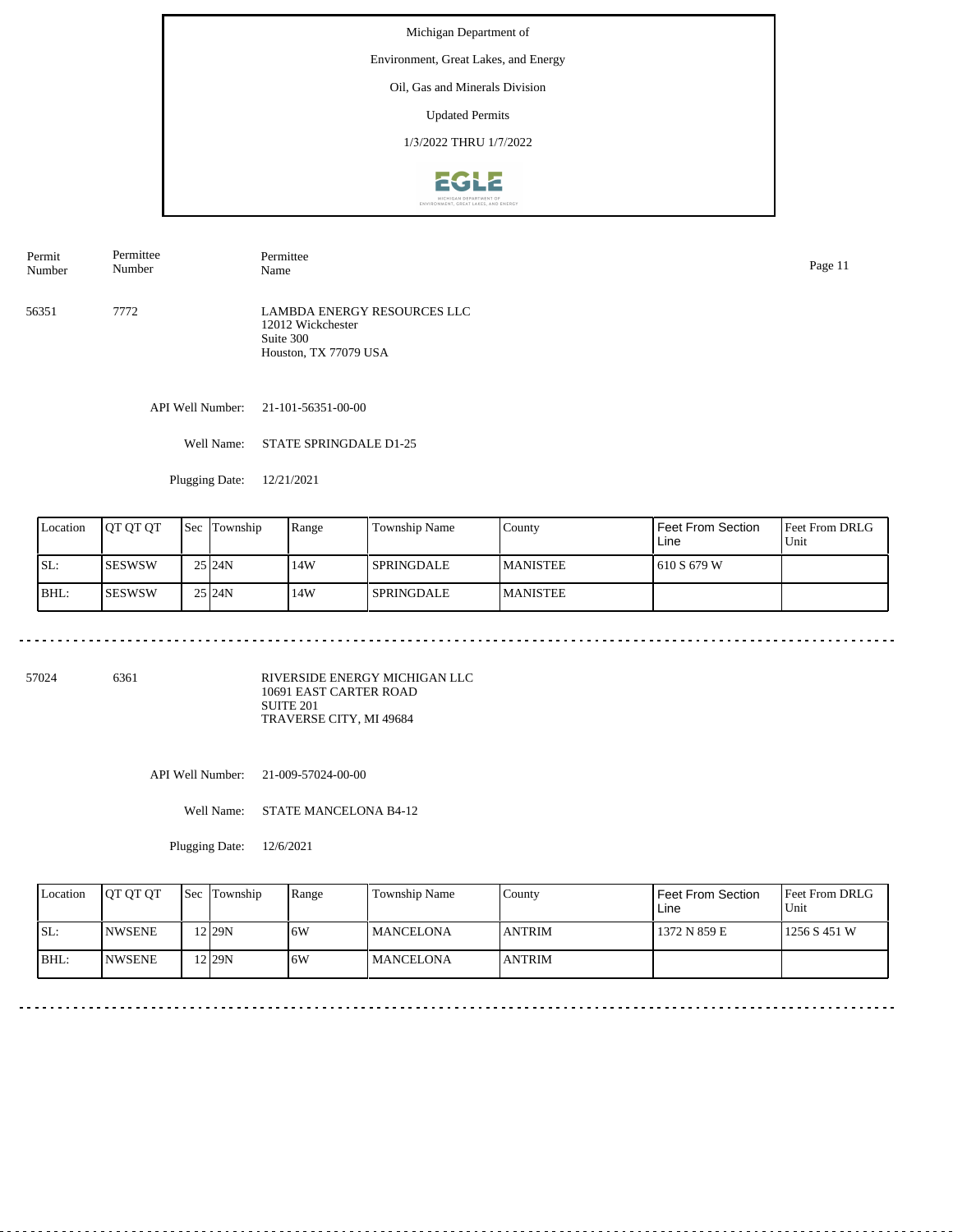Environment, Great Lakes, and Energy

# Oil, Gas and Minerals Division

Updated Permits

1/3/2022 THRU 1/7/2022



58724 6361 RIVERSIDE ENERGY MICHIGAN LLC 10691 EAST CARTER ROAD SUITE 201 TRAVERSE CITY, MI 49684 Permit Number Permittee Number Permittee Name Page 12

API Well Number: 21-009-58724-00-00

Well Name: MCLACHLAN D1-2

Plugging Date: 10/26/2021

| Location | IOT OT OT | Sec | Township            | Range | Township Name     | County         | Feet From Section<br>Line | <b>Feet From DRLG</b><br>Unit |
|----------|-----------|-----|---------------------|-------|-------------------|----------------|---------------------------|-------------------------------|
| SL:      | ISESWSW   |     | $2$ <sub>30</sub> N | 19W   | TORCH LAKE        | <b>JANTRIM</b> | 1515 S 1000 W             | 515 S 330 E                   |
| BHL:     | ISESWSW   |     | $2$ <sub>30</sub> N | 19W   | <b>TORCH LAKE</b> | <b>JANTRIM</b> | 1515 S 1000 W             | 515 S 330 E                   |

58743 6361

RIVERSIDE ENERGY MICHIGAN LLC 10691 EAST CARTER ROAD SUITE 201 TRAVERSE CITY, MI 49684

API Well Number: 21-009-58743-00-00

Well Name: PETERSON C1-13 SWD

| Location | <b>OT OT OT</b> | Sec Township | Range | Township Name     | County         | Feet From Section<br>Line | <b>Feet From DRLG</b><br>Unit |
|----------|-----------------|--------------|-------|-------------------|----------------|---------------------------|-------------------------------|
| ISL:     | <b>INENWSW</b>  | 13 30N       | 19W   | TORCH LAKE        | <b>JANTRIM</b> | 2330 S 1119 W             |                               |
| BHL:     | <b>INENWSW</b>  | $'3$ 30N     | 9W    | <b>TORCH LAKE</b> | <b>JANTRIM</b> |                           |                               |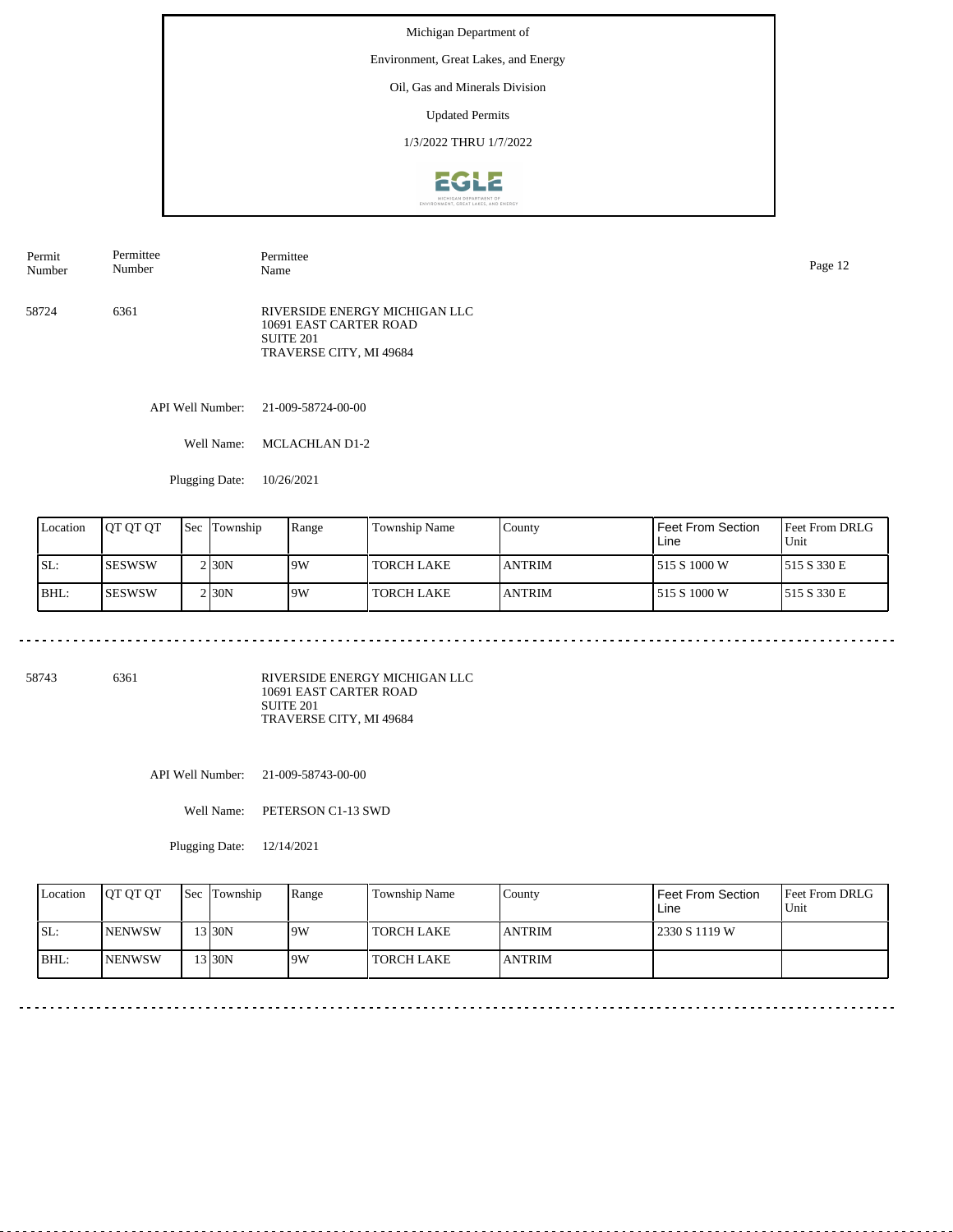Environment, Great Lakes, and Energy

# Oil, Gas and Minerals Division

Updated Permits

1/3/2022 THRU 1/7/2022



| Permit<br>Number | Permittee<br>Number | Permittee<br>Name                              | Page 13 |
|------------------|---------------------|------------------------------------------------|---------|
| 59321            | 6310                | CORE ENERGY LLC                                |         |
|                  |                     | 1011 NOTEWARE DRIVE<br>TRAVERSE CITY, MI 49686 |         |
|                  |                     | API Well Number: 21-127-59321-00-00            |         |
|                  | Well Name:          | <b>BURMEISTER 5-2</b>                          |         |

Plugging Date: 12/17/2021

 $\sim$   $\sim$   $\sim$ 

| Location | <b>OT OT OT</b> | <b>Sec</b> | Township | Range | <b>Township Name</b> | County         | Feet From Section<br>Line | Feet From DRLG<br>Unit |
|----------|-----------------|------------|----------|-------|----------------------|----------------|---------------------------|------------------------|
| SL:      | <b>INWSESW</b>  |            | 2 14N    | 18W   | <b>BENONA</b>        | <b>IOCEANA</b> | 1230 S 1764 W             | 1230 S 880 E           |
| IBHL:    | <b>INWSESW</b>  |            | 2114N    | 18W   | <b>BENONA</b>        | <b>OCEANA</b>  |                           |                        |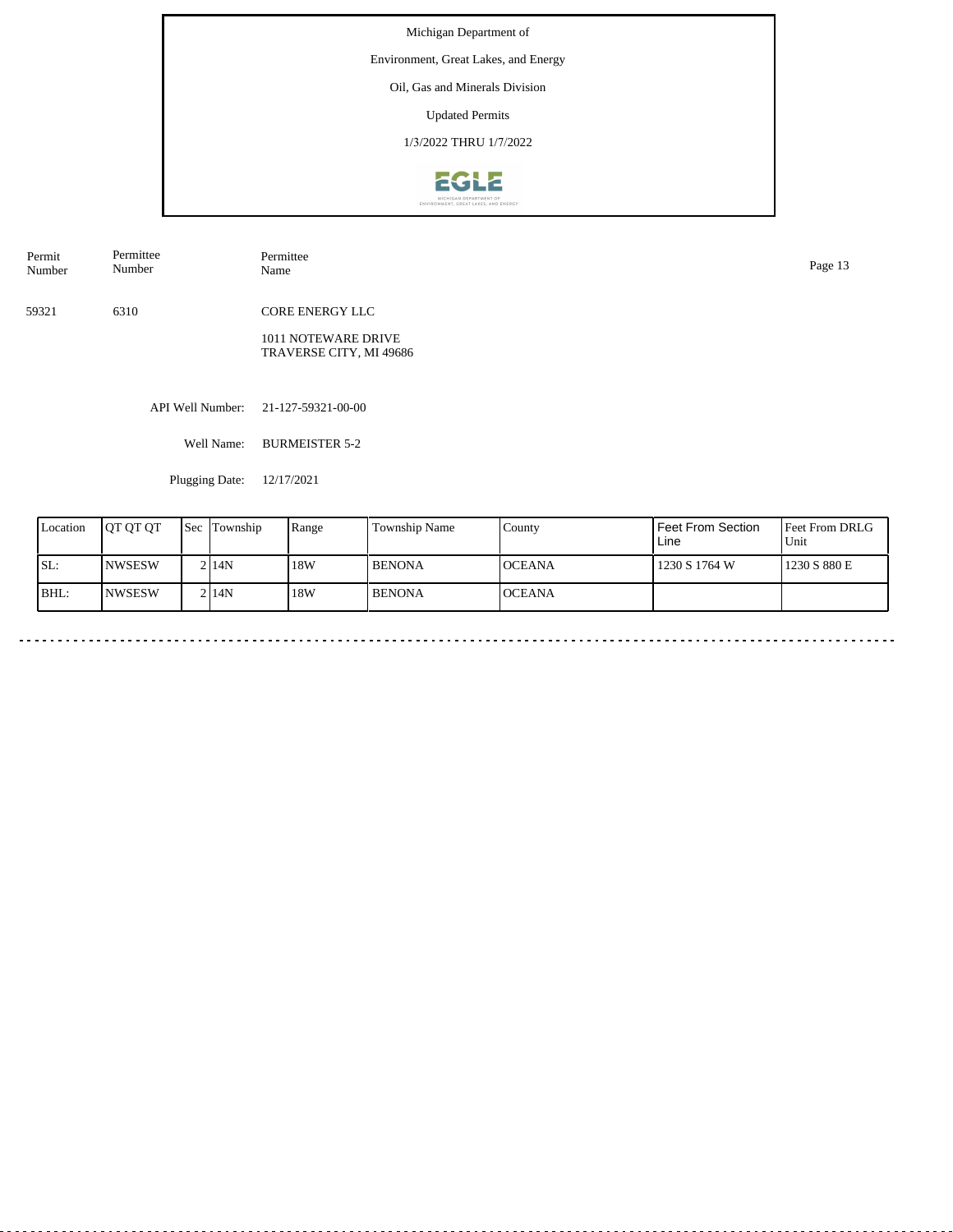Environment, Great Lakes, and Energy

#### Oil, Gas and Minerals Division

Updated Permits

1/3/2022 THRU 1/7/2022



Permit Number Permittee Number Permittee Name Page 14

# **APPLICATIONS TO CHANGE WELL STATUS:**

53813 6371

BREITBURN OPERATING LIMITED **PARTNERSHIP** 1111 BAGBY STREET, SUITE 1600

HOUSTON, TX 77002

API Well Number: 21-137-53813-00-00

Well Name: STATE CORWITH (PLE) C1-26

Approval Date: 1/6/2022

| Location | <b>IOT OT OT</b> | <b>Sec</b> | Township          | Range | <b>Township Name</b> | County         | I Feet From Section<br>Line | <b>Feet From DRLG</b><br>l Unit |
|----------|------------------|------------|-------------------|-------|----------------------|----------------|-----------------------------|---------------------------------|
| SL:      | <b>INENWSW</b>   |            | 26 <sub>32N</sub> | 2W    | I CORWITH            | IOTSEGO        | 2081 S 1190 W               | 1555 N 1190 W                   |
| IBHL:    | <b>INENWSW</b>   |            | 26 <sub>32N</sub> | 2W    | CORWITH              | <b>IOTSEGO</b> |                             |                                 |

Proposed Rework: Temporarily Abandoned Comment: ACOWS for TA expires on 1/6/2023

<u>. . . . . . . . .</u>

dia a a a a

53814 6371

BREITBURN OPERATING LIMITED PARTNERSHIP 1111 BAGBY STREET, SUITE 1600

HOUSTON, TX 77002

API Well Number: 21-137-53814-00-00

Well Name: STATE CORWITH (PLE) A2-26

Approval Date: 1/6/2022

| Location | <b>IOT OT OT</b> | <b>Sec Township</b> | Range | Township Name | County         | Feet From Section<br>Line | Feet From DRLG<br>Unit |
|----------|------------------|---------------------|-------|---------------|----------------|---------------------------|------------------------|
| ISL:     | <b>ISENENW</b>   | 26 <sub>32N</sub>   | 2W    | l CORWITH     | IOTSEGO        | 1940 N 2530 W             | 1380 S 1210 W          |
| BHL:     | <b>ISENENW</b>   | 26 <sub>32N</sub>   | 2W    | l CORWITH     | <b>IOTSEGO</b> |                           |                        |

Proposed Rework: Temporarily Abandoned Comment: ACOWS for TA expires on 1/6/2023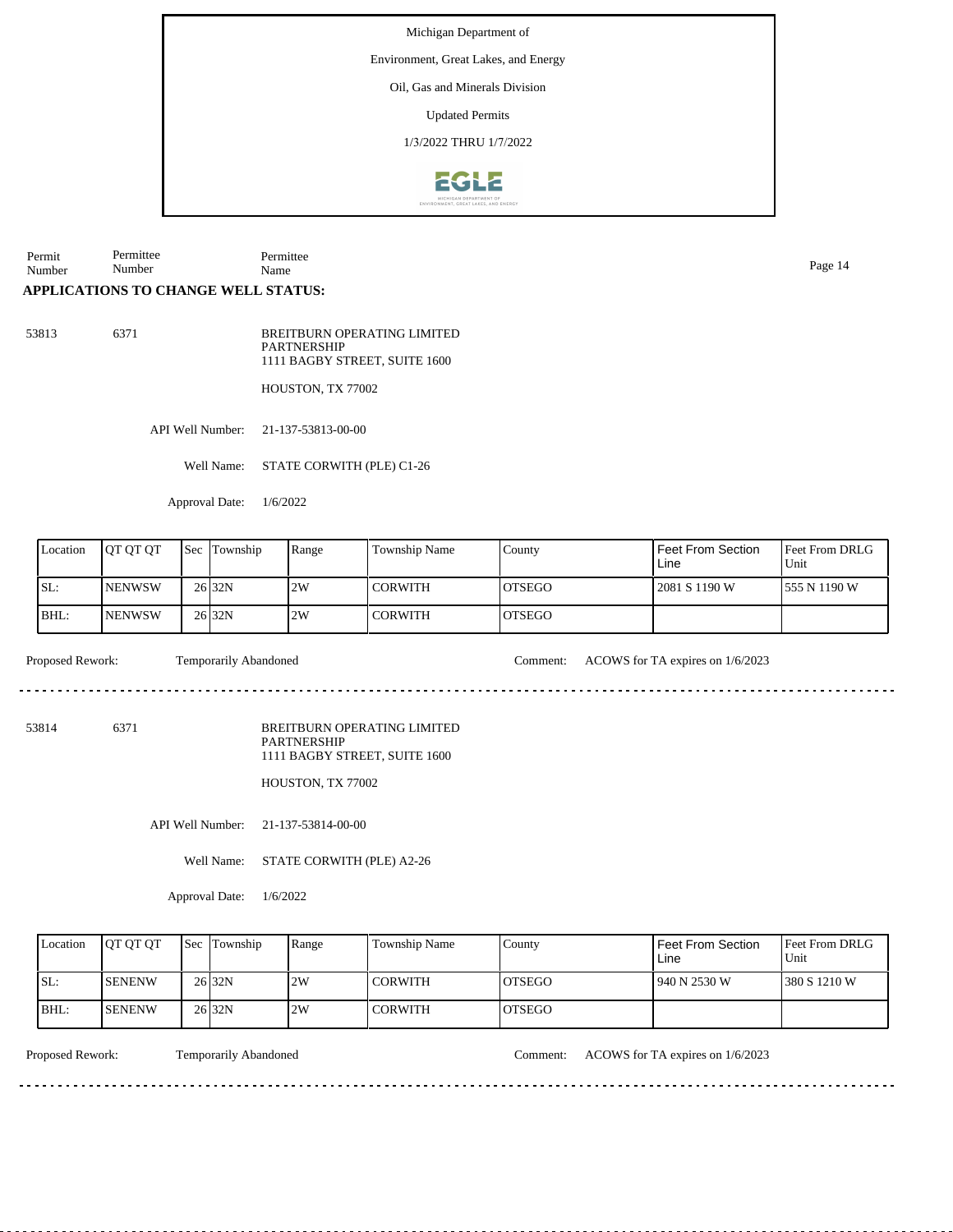Environment, Great Lakes, and Energy

# Oil, Gas and Minerals Division

Updated Permits

1/3/2022 THRU 1/7/2022



Permit Number Permittee Number

Permittee Name Page 15

53815 6371 BREITBURN OPERATING LIMITED PARTNERSHIP 1111 BAGBY STREET, SUITE 1600

HOUSTON, TX 77002

API Well Number: 21-137-53815-00-00

Well Name: PICKERAL LAKE EAST A1-26

Approval Date: 1/6/2022

| Location | <b>OT QT QT</b> | <b>Sec</b> | Township          | Range | Township Name | County         | <b>Feet From Section</b><br>Line | <b>Feet From DRLG</b><br>l Unit |
|----------|-----------------|------------|-------------------|-------|---------------|----------------|----------------------------------|---------------------------------|
| SL:      | ISWNWNW         |            | 26 <sub>32N</sub> | 12W   | I CORWITH     | <b>IOTSEGO</b> | 1120 N 475 W                     |                                 |
| BHL:     | <i>SWNWNW</i>   |            | 26 <sub>32N</sub> | 2W    | CORWITH       | <b>IOTSEGO</b> |                                  |                                 |

<u>. . . . . . . . . .</u>

Proposed Rework: Temporarily Abandoned Comment: ACOWS for TA expires on 1/6/2023

60335 104

WEST BAY EXPLORATION COMPANY

> 13685 S WEST BAYSHORE DR TRAVERSE CITY, MI 49684

API Well Number: 21-075-60091-01-00

Well Name: MORSE TRUST 1-16A HD1

True Vertical Depth: 4230

Approval Date: 11/22/2021

| Location | <b>IOT OT OT</b> | <b>Sec Township</b> | Range | Township Name  | County          | Feet From Section<br>Line | <b>Feet From DRLG</b><br>Unit |
|----------|------------------|---------------------|-------|----------------|-----------------|---------------------------|-------------------------------|
| ISL:     | <b>INWSENW</b>   | 6 <sup>4</sup> S    | 2E    | <b>NORVELL</b> | LJACKSON        | 1340 N 1800 W             |                               |
| BHL:     | <b>ISENENW</b>   | 6 <sup>4</sup> S    | 2E    | NORVELL        | <b>IJACKSON</b> | 1006 N 2076 W             | 1346 N 565 E                  |

. . . . . . . . . . . . . . . . . .

ACOWS to Continue Drilling - HDH

Proposed Rework: ACOWS to plugback above HD1 to drill HD2; Only HD2 Comment: higher in Trenton will be produced.; Expires on 11/22/2022